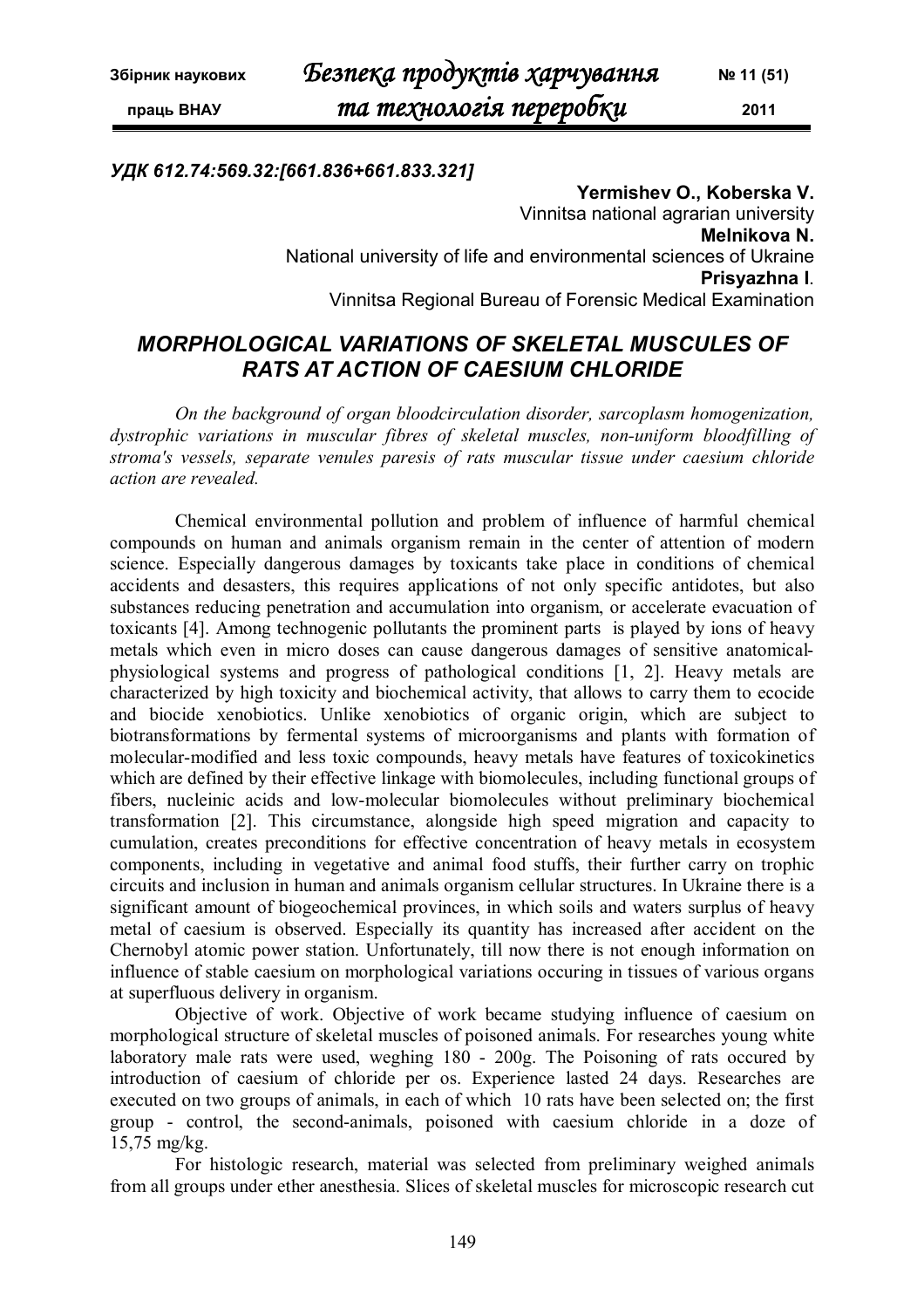out from rats hind legs muscles. Material was located within 2-3 weeks in a 10% neutral formalin solution with triple change of fixative, then dehydrated in spirits of increasing concentration then filled in in paraffin blocks. Cuts in thickness 5-6 microns stained with hematoxylin eosin, were investigated in light-optical microscope and documented. This method helps to study the structure of striated muscular tissue of animals in norm, as well as the nature and depth of morphological variations, sequence of progress of dystrophic, necrobiotic and regenerative processes [4].

On cross-section histologic cuts, the skeletal muscles of rats from control group show bunches of the muscular fibres having various geometrical form between which there is a space filled with conjunctive tissue elements and vessels. Blood vessels on cross-section cut have also a various form - from circle up to the extended oval. On longitudinal histologic cuts the parallel orientation of capillaries and muscular fibres is neatly enough shown. In histology preparation of rats from control group, it is revealed that normal muscular fibres which are in regular intervals stained with hematoxylin eosin in pink color, their cross-section stria is revealed, contracture variations in muscular fibres don't show. Nuclei have oval-dilated form and is mainly on central position in cell. Vessels, both arterial and venous are not dilated, their walls have no signs of hypostasis or spasm [3]. Endothelium vessels are flattened, without growths in vessels inner' wall. Capillaries contain erythrocytes which do not leave from their walls (fig. 1.1.). In intermuscular space separate lymphocytes are detected.







*Fig.1.1***. Arteriole and venule in norm.** *Fig.1.2.***Venule spasm, perivascular extravasates.**



*Fig. 2.1.* **Skeletal musculature in norm.** *Fig.2.2.* **Increase and oedema of perimiziya cells.**

At histologic cuts microscopy of muscular fibres of experimental rats, contaminated with caesium chloride, it was revealed, that muscular fibres in the majority of fields of vision are increased in size due to an appreciable oedema, sarcoplasms are homogenized, cross-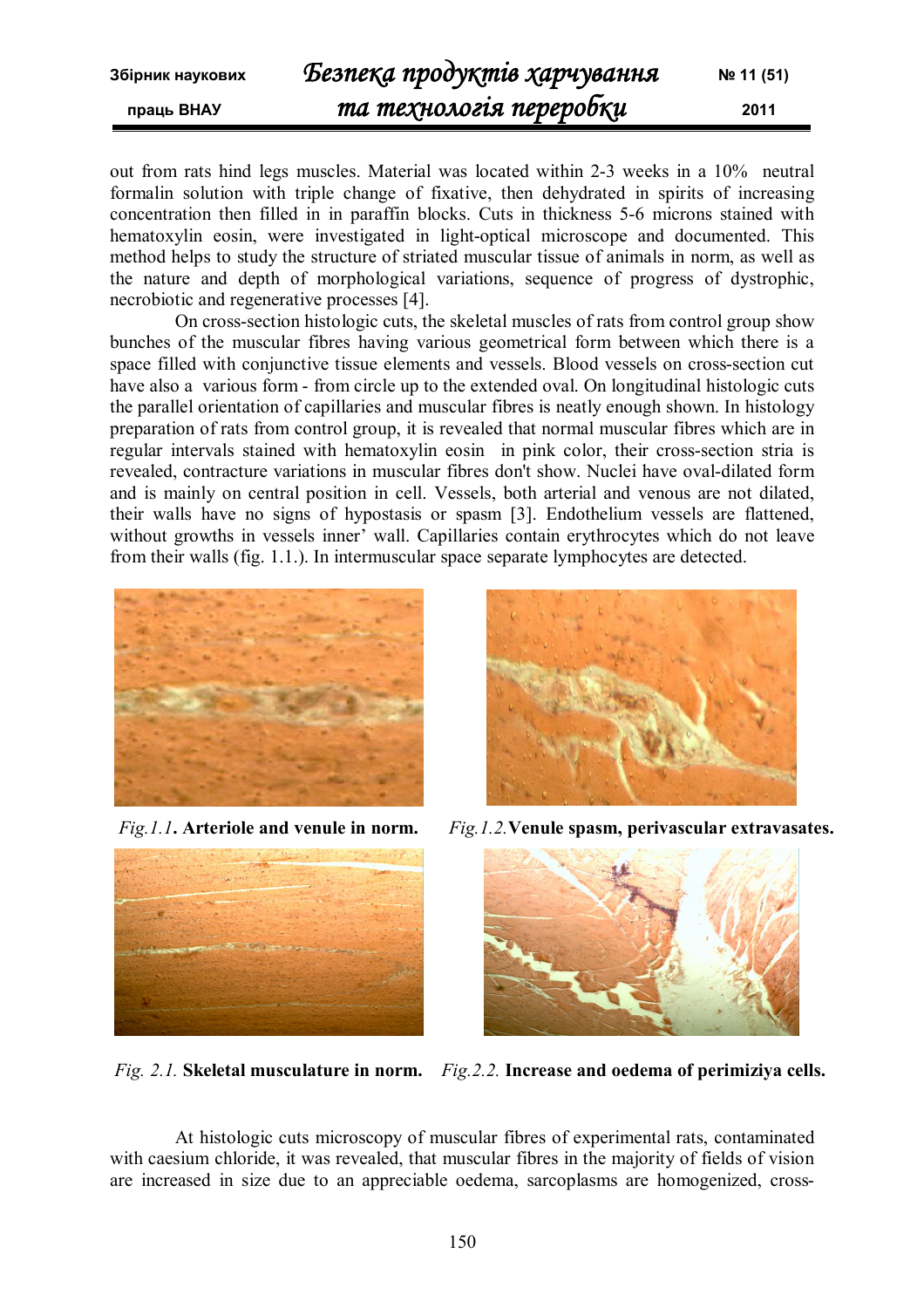section stria is washed away, nuclei are hypochromic, slightly stained. Detected contours of muscular fibres are precise enough. A fibrous perimiziy conjunctive tissue is very friable, in places significantly oedematous in places (fig. 2.2.). Also it has been noticed, that perimiziy vessels are not uniformly filled with blood. In the majority of fields of vision, arterial vessels are barely filled, in places before occurrence of spastic condition are observed. Walls of arteries in a condition of strong oedema, are impregnated with plasma. There is a small amount of erythrocytes in vessels inner wall, or only blood plasma. in places are visible perivascular friable congestions of freely laying are visible erythrocytes, i.e. diapedesis-like haemorrhages.

In the background of organ bloodcirculation disorder, sarcoplasm homogenization and greasing of transverse stria are shown (fig. 3.2), that speaks about deep dystrophic changes in muscular fibres which can further lead to necrotizing skeletal muscles.

Appearance of plasmatic imbibition of blood vessels walls is often enough observed (fig. 4.2.), (walls of arterial vessels are damaged more often). On all hystology preparations basically there are signs of organ and tissue bloodcirculation disorder.



*Fig. 3.1.* **Sarcoplasm in norm.**





*Fig.3.2.***Greasing of transverse striated structure of sarcoplasm.**



*Fig.4.1.***Vessel in norm.** *Fig.4.2.* **Plasmatic imbibitions of vessel wall.**

These signs are shown in the form of non-uniform bloodfilling of stroma vessels, of its oedema, and presence of fine friable diapedesis in it, paresis of separate venules, disorder of rheological properties of blood in the form of its stratification on plasma and corpuscular elements, oedema and perimiziya friability, presence of perivascular extravasates shows the destructive influence of caesium on a muscular tissue. The low degree of nuclei sensitivity to stain speaks about progress of the first stage of chromatin substance friability, that is fraught